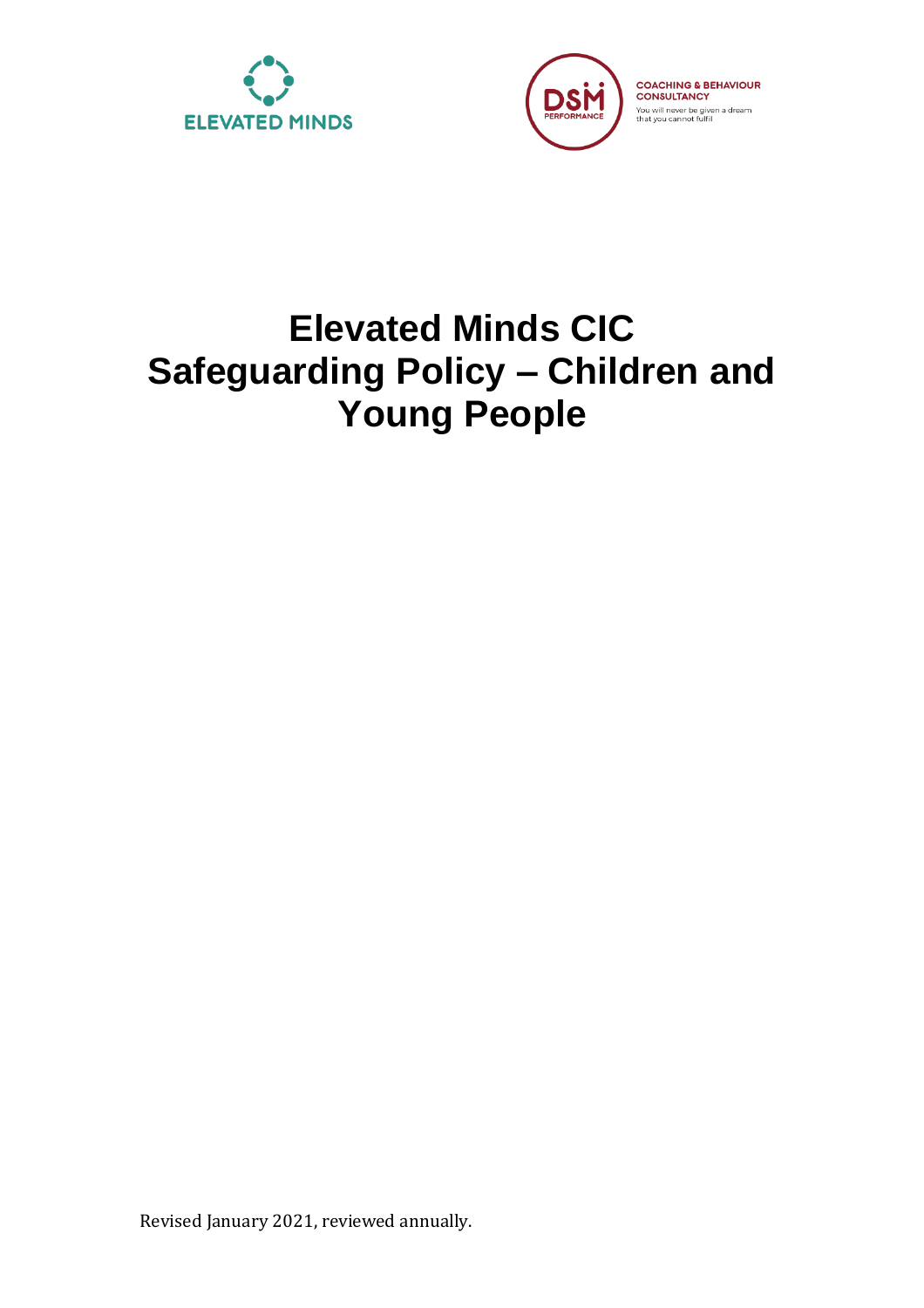



The purpose of this policy statement is:

• to protect children, young people and adults who use the services of Elevated Minds, from harm.

• to provide staff and volunteers, as well as children and young people and their families, with the overarching principles that guide our approach to child protection.

This policy applies to anyone working with or on behalf of Elevated Minds, including senior managers and the board of trustees, paid staff, volunteers, sessional workers, agency staff and students. We acknowledge our duty of care to safeguard and promote the welfare of children and young people, we are committed to ensuring that safeguarding practise reflects statutory responsibilities, government guidance and complies with best practice and the Local Safeguarding Children's Boards (LSCB) requirements.

#### **Safeguarding statement in connection to measures taken to prevent the spread of Covid 19**

Here at Elevated Minds, our employees and our visitors Health and Safety are of paramount concern to us. In connection to this, please be advised that we will always follow the relevant Government advice available on Covid 19 health and safety measures.

We have implemented a risk assessment to ensure that we continuously review and practice safe working, together with the required sanitisation. While most of our work can be carried out online, we recognise that some clients would like and need face-to-face meetings, especially when they cannot access equipment to facilitate online discussions.

Some of our work during the national lockdown will require delivery to residential homes. We will not enter into any residential home unless Government guidelines permit us to do so. Before any delivery, we will inform residents of our pending arrival via telephone. All delivery personnel will be wearing a face covering and disposable gloves. They will confirm verbally and in written form that they are not suffering from any Covid 19 symptoms.

We can only accommodate face to face meetings if clients confirm that they are not suffering from any Covid 19 symptoms such as: a high temperature, a new continuous cough and/or a loss or change to your sense of smell or taste. Therefore, we will require all visitors to our office to complete and sign our visitor questionnaire ahead of attending our premises for any pre-arranged meetings and provide contact details in the event we need to contact them.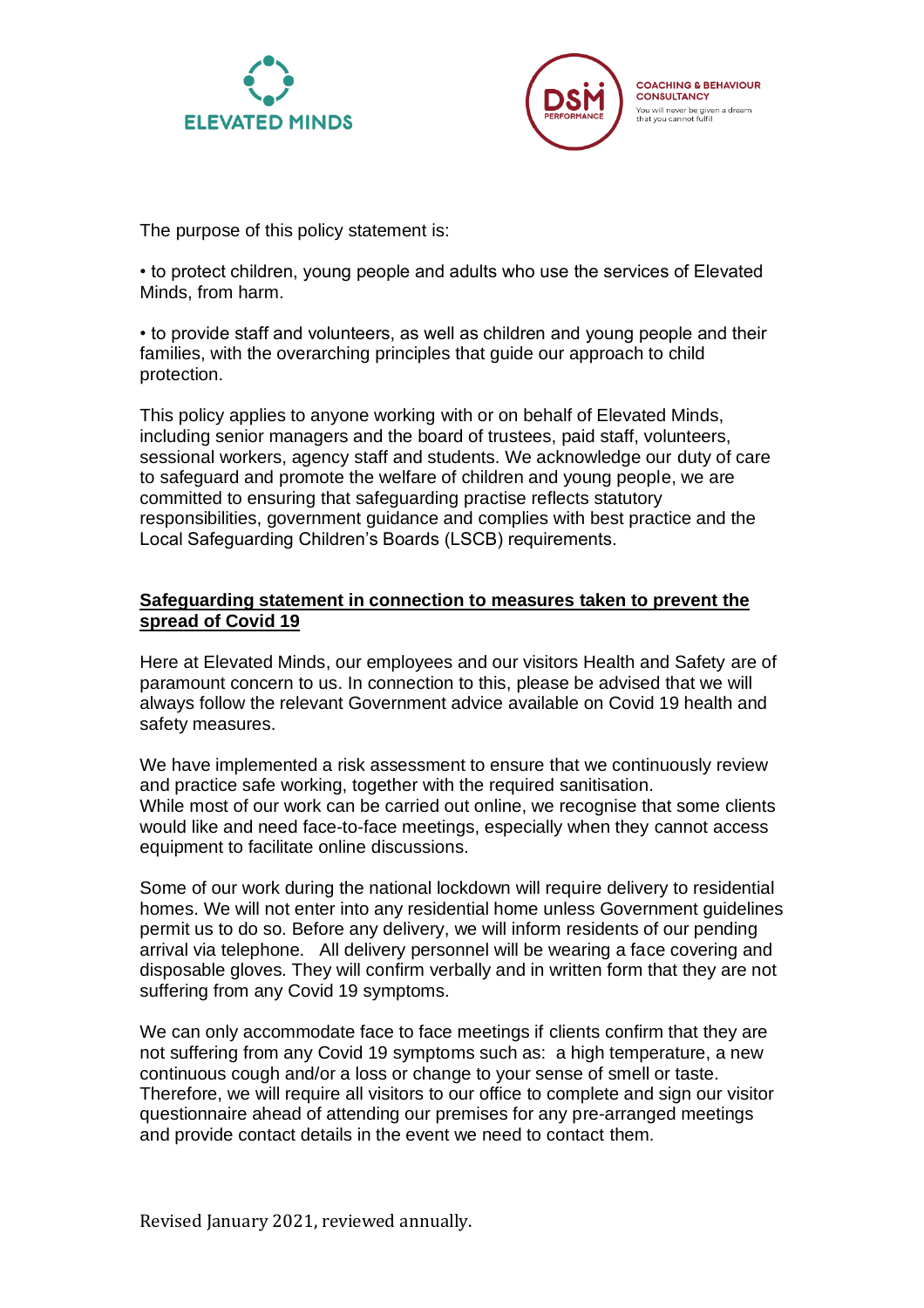



Visitors to Elevated Minds CIC will be required to wear a face covering when you visit our premises, and we politely ask that you do not attend without one unless you have medical proof that you cannot wear one.

Please also follow any instructions regards social distancing and one-way flows whilst you are on site. We will always keep to a maximum number of two visitors to our offices at any one time.

Please feel free to contact us if you have any questions or concerns about visiting our office: [info@elevatedmindscoaching.com](mailto:info@elevatedmindscoaching.com) .

## **1. Policy statement**

The policy recognises that the welfare and interests of children, young people and vulnerable adults are paramount in all circumstances. It aims to ensure that regardless of age, gender, religion or beliefs, ethnicity, disability, sexual orientation or socio-economic background, all children, young people and vulnerable adults:

- have a positive experience of life coaching and training in a safe and child/young person/vulnerable adult centred environment
- are protected from abuse whilst participating in life coaching and training activities provided by Elevated Minds or third party organisations working with Elevated Minds.

Elevated Minds acknowledges that some children, young people and vulnerable adults, can be particularly vulnerable to abuse. We accept the responsibility to take reasonable and appropriate steps to ensure their welfare. As part of our safeguarding policy Elevated Minds will promote and prioritise the safety and wellbeing of children, young people and vulnerable adults, we endeavour to:

- ensure everyone understands their roles and responsibilities in respect of safeguarding and is provided with appropriate learning opportunities to recognise, identify and respond to signs of abuse, neglect and other safeguarding concerns relating to children and young people
- ensure appropriate action is taken in the event of incidents/concerns of abuse and support provided to the individual/s who raise or disclose the concern
- ensure that confidential, detailed and accurate records of all safeguarding concerns are maintained and securely stored
- prevent the employment/deployment of unsuitable individuals
- ensure robust safeguarding arrangements and procedures are in operation.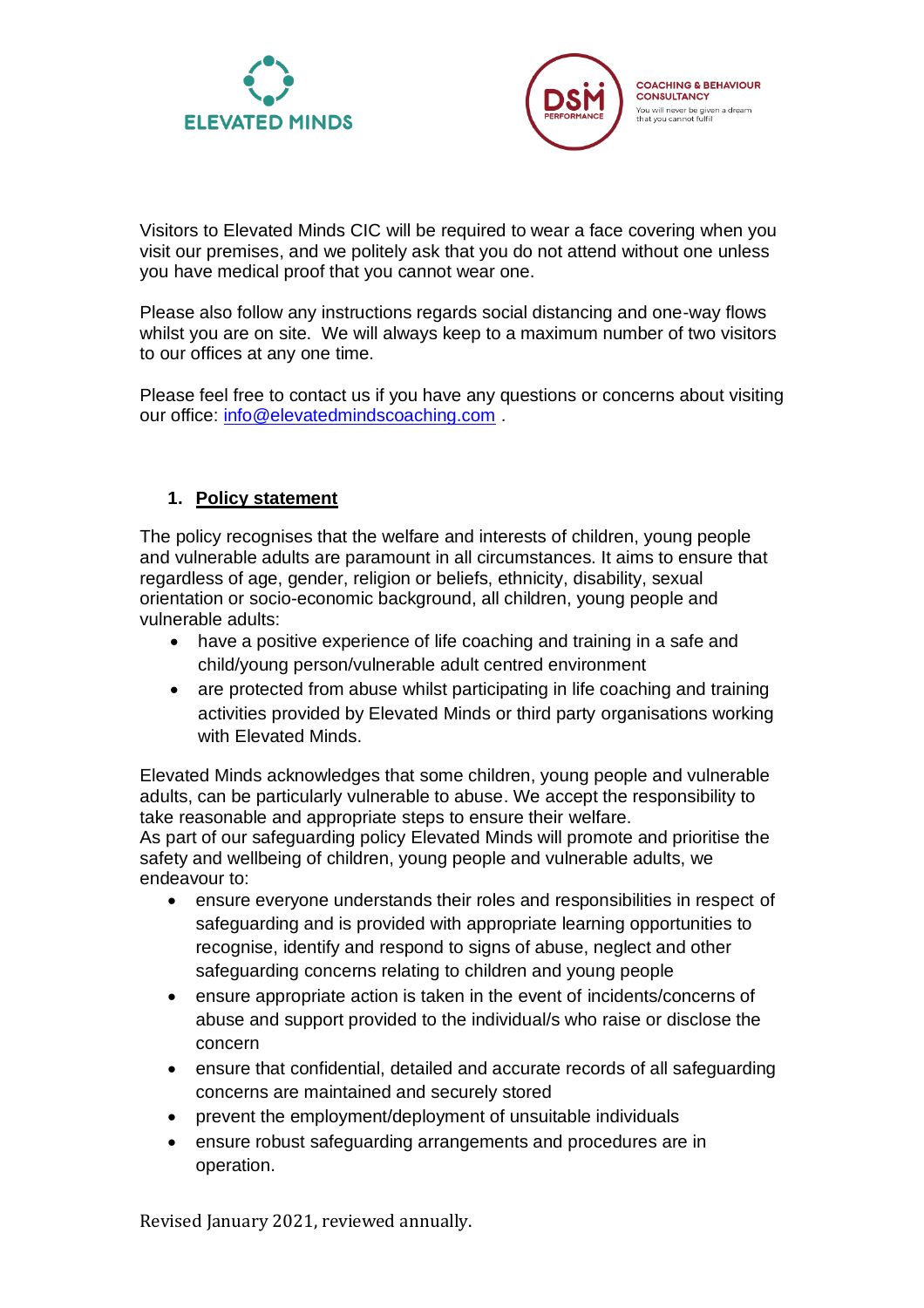



The policy and procedures will be widely promoted and are mandatory for everyone involved with Elevated Minds. Failure to comply with the policy and procedures will be addressed without delay and may ultimately result in dismissal/exclusion from the organisation.

# **2. DBS checks**

All paid staff members, volunteers and any other person/group operating on behalf of Elevated Minds will undergo an enhanced DBS check before undertaking any work with children, young people or vulnerable adults.

## **3. Safe recruitment procedures**

All paid staff and volunteers working on behalf of Elevated Minds, who are entrusted with the care of children, young people and vulnerable adults will be subject to the full range of pre-employment checks.

Safe recruitment procedures will apply to staff and volunteers who have regular contact with children, young people and vulnerable adults in the course of his/her duties. A written application is essential for all posts, including those of volunteers. Safe recruitment applies to both staff and volunteers, and this will include:

- Interviewing applicants
- A full investigation of applicants' employment history
- Taking up two references
- Proof of identification

## **4. Induction and training for staff and volunteers**

All staff and volunteers will be given details of this policy as part of their induction. All staff and volunteers will participate in training courses on Safeguarding Children and young people.

Staff and volunteers also have the health and safety procedures detailed to them as part of their induction. From this training, staff and volunteers should recognise signs of abuse (please see section 6) and know the appropriate reporting systems for this.

Information regarding access to this policy will be disseminated to all involved with Elevated Minds –vulnerable adults, young people, parents and carers, schools, community groups and other 3rd party organisations. It will be the role of staff and volunteers to ensure this happens.

## **5. Good practice guidelines**

Good Practise Guidelines will also be available for staff and volunteers as part of their induction pack. They are in place to ensure good practise whilst working on behalf of Elevated Minds. Examples of these guidelines are below:

• Treating all children, young people, and vulnerable adults equally, and with respect and dignity.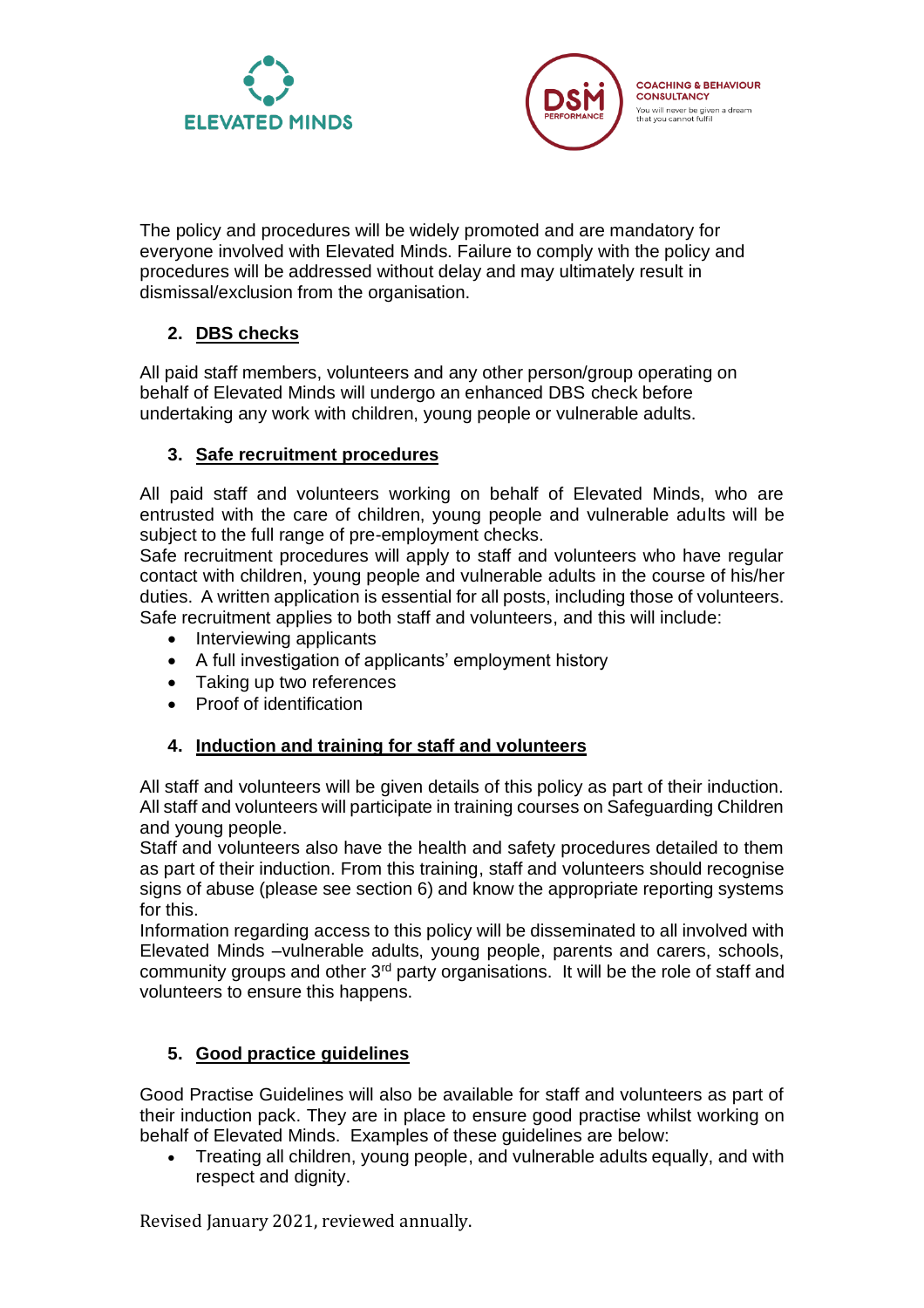



- Always putting the welfare of each child, young person and vulnerable adult first.
- Maintaining a safe and appropriate distance with children, young people and vulnerable adults (e.g. it is not appropriate for staff or volunteers to have an intimate relationship with a child or share a room with them).
- Building balanced relationships based on mutual trust empowers children, young people and vulnerable adults to share in the decision-making process.
- Making activities in group and one to one sessions fun, enjoyable and safe.
- Keeping up to date with technical skills, qualifications and insurance.
- Involving parents/carers wherever possible. For example, encouraging them to talk about confidence, self-esteem and their future goals with their children and vulnerable adults supporting them with activities to help build confidence and motivation
- Being an excellent role model giving enthusiastic and constructive feedback rather than negative criticism.
- Recognising the developmental needs and capacity of children, young people and vulnerable adults and not pushing them against their will.
- Elevated Minds believe that all employees should be safe at work and should not be exposed to undue or unreasonable risk. We work with schools and families to ensure that our staff are be able to work safely, free from the threat of injury or upset through acts of aggression and violence.

## **6. Definitions and signs of abuse**

There are four recognised types of abuse, and it is important that all staff and volunteers know what they are and how to recognise them.

The following definitions are based on those from Working Together to Safeguard Children (Department of Health, Home Office, Department for Education and Employment, 1999)

#### **Physical Abuse**

Physical abuse may involve hitting, shaking, throwing, poisoning, burning or scalding, drowning, suffocating or otherwise causing physical harm to a child, young person and vulnerable adult. Physical harm may also be caused when a parent or carer feigns the symptoms of or deliberately causes ill health to a child, young person or vulnerable adult whom they are looking after. A person might do this because they enjoy or need the attention they get through having a sick child. Physical abuse, as well as being a result of an act of commission, can also be caused through omission or the failure to act to protect.

#### **Emotional Abuse**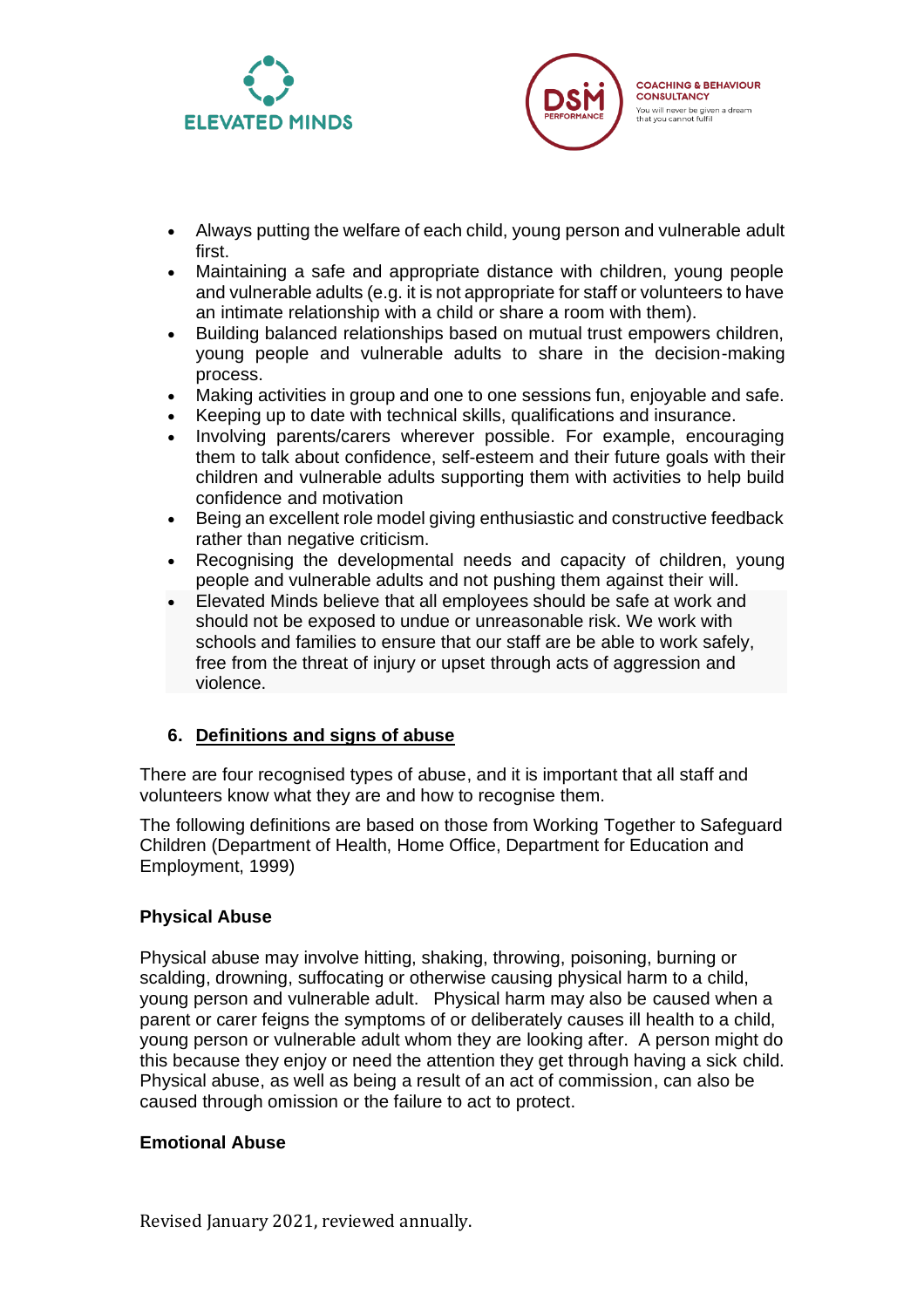



Emotional abuse is the persistent emotional maltreatment of a child such as to cause severe and persistent adverse effects on the child's emotional development. It may involve making conveying to children, young people and vulnerable adults that they are worthless or unloved, inadequate, or valued only insofar as they meet the needs of another person. It may feature age or developmentally inappropriate expectations being imposed on children. These may include interactions that are beyond the child's developmental capability, as well as overprotection and limitation of exploration and learning, or preventing the child participating in normal social interaction. It may involve seeing or hearing the ill-treatment of another. It may involve serious bullying, causing children, young people and vulnerable adults frequently to feel frightened or in danger, or the exploitation or corruption of children, young people and vulnerable adults. Some level of emotional abuse is involved in all types of maltreatment of a child, young person and vulnerable adults, though it may occur alone.

#### **Sexual Abuse**

Sexual abuse involves forcing or enticing a child, young person or vulnerable adult to take part in sexual activities, including prostitution, whether or not the child, young person or vulnerable adult is aware of what is happening. The activities may involve physical contact, including penetrative (e.g. rape, buggery or oral sex) or non-penetrative acts. They may include non-contact activities, such as involving children in looking at, or in the production of, sexual on-line images, watching sexual activities, or encouraging children to behave in sexually inappropriate ways. Boys and girls can be sexually abused by males and/or females, by adults and by other young people. This includes people from all different walks of life.

## **Neglect**

Neglect is the persistent failure to meet a child's, young persons or vulnerable adults basic physical and/or psychological needs, likely to result in the serious impairment of the child's health or development. Neglect may occur during pregnancy as a result of maternal substance abuse. Once a child is born, it may involve a parent or carer failing to provide adequate food, shelter and clothing, failing to protect a child from physical harm or danger, failure to ensure adequate supervision (including the use of inadequate care givers) or the failure to ensure access to appropriate medical care or treatment. It may also include neglect of, or unresponsiveness to, a child, young person or vulnerable adults basic emotional needs.

#### **Physical signs of abuse:**

- Any injuries not consistent with the explanation given for them,
- Injuries which occur to the body in places which are not normally exposed to falls or games,
- Unexplained bruising, marks or injuries on any part of the body,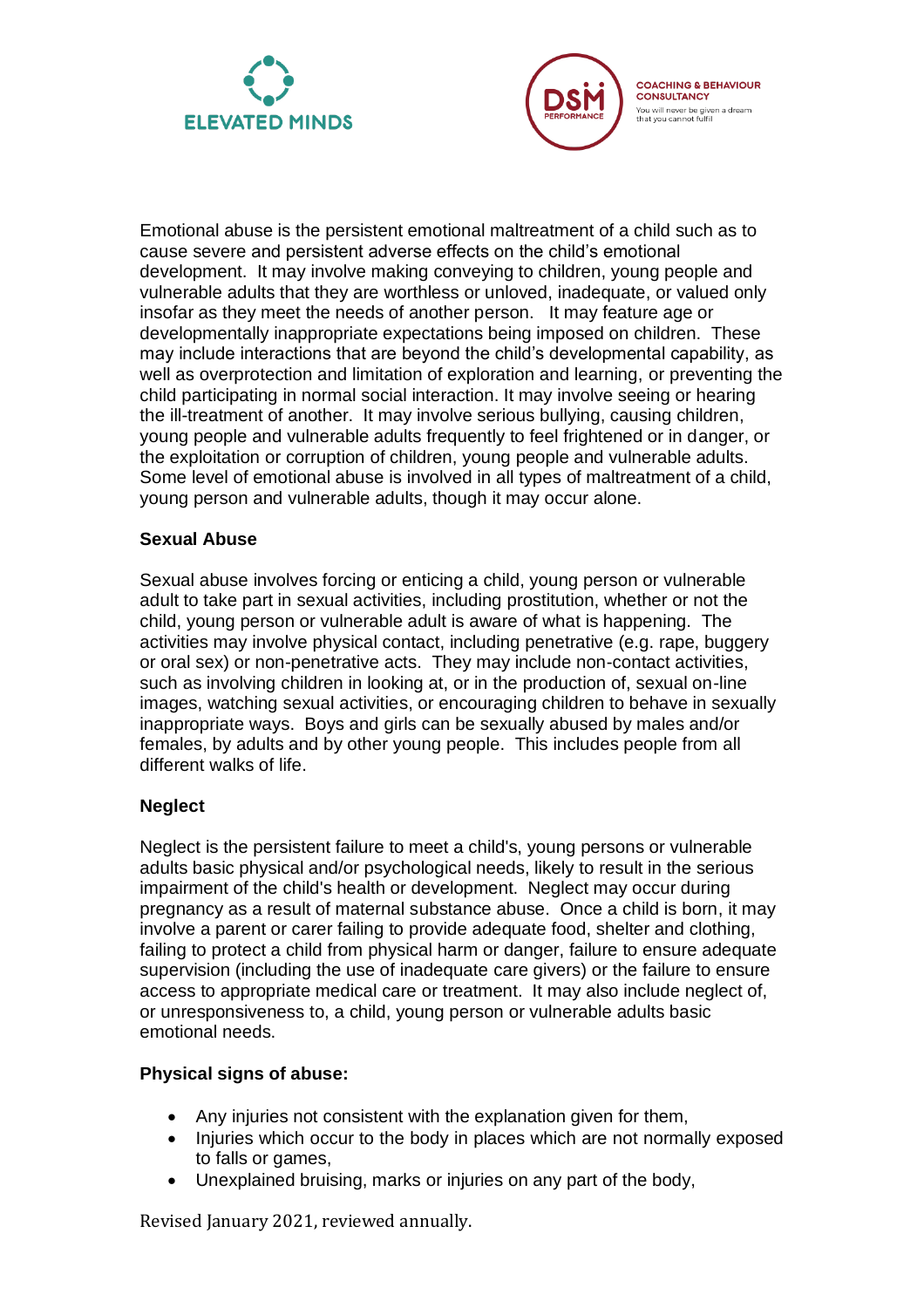



- Bruises which reflect hand marks or fingertips (from slapping or pinching),
- Cigarette burns,
- Bite marks,
- Broken bones,
- Scalds,
- Injuries which have not received medical attention,
- Neglect-under nourishment, failure to grow, constant hunger, stealing or gorging food, untreated illnesses, inadequate care,
- Repeated urinary infections or unexplained stomach pains.

## **Changes in behaviour which can also indicate physical abuse:**

- Fear of parents being approached for an explanation,
- Aggressive behaviour or severe temper outbursts,
- Flinching when approached or touched,
- Reluctance to get changed, for example, wearing long sleeves in hot weather,
- Depression,
- Withdrawn behaviour,
- Running away from home.

## **Emotional signs of abuse**

## **The physical signs of emotional abuse may include:**

- A failure to thrive or grow particularly if a child puts on weight in other circumstances: e.g. in hospital or away from their parents' care,
- Sudden speech disorders,
- Persistent tiredness,
- Development delay, either in terms of physical or emotional progress.

**Changes in behaviour which can also indicate emotional abuse include:**

- Obsessions or phobias,
- Sudden under-achievement or lack of concentration,
- Inappropriate relationships with peers and/or adults,
- Being unable to play,
- Attention seeking behaviour,
- Fear of making mistakes,
- Self-harm,
- Fear of parent being approached regarding their behaviour.

## **Sexual Abuse**

## **The physical signs of sexual abuse may include:**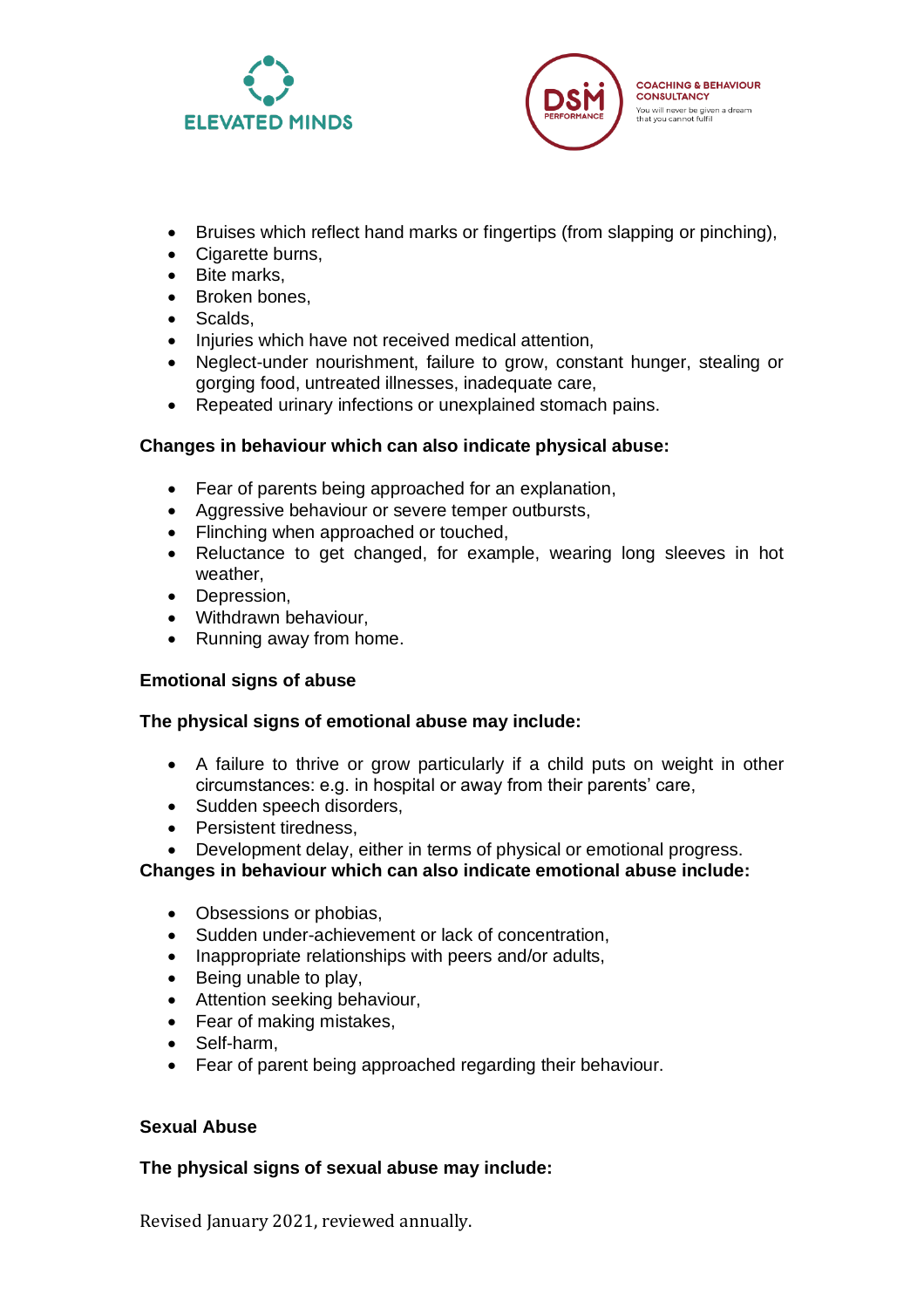



- Pain or itching in the genital/anal area,
- Bruising or bleeding near genital/anal areas,
- Sexually transmitted disease,
- Vaginal discharge or infection,
- Stomach pains,
- Discomfort when walking or sitting down,
- Pregnancy.

# **Changes in behaviour which can also indicate sexual abuse include:**

- Sudden or unexplained changes in behaviour e.g. becoming withdrawn or aggressive.
- Fear of being left with a specific person or group of people,
- Having nightmares,
- Running away from home,
- Sexual knowledge which is beyond their age or developmental level,
- Sexual drawings or language,
- Bedwetting,
- Eating problems such as over-eating or anorexia,
- Self-harm or mutilation, sometimes leading to suicide attempts,
- Saying they have secrets they can not tell anyone about,
- Substance or drug abuse,
- Suddenly having unexplained sources of money,
- Not allowed to have friends (particularly in adolescence),
- Acting in a sexually explicit way with adults.

# **Neglect**

# **The physical signs of neglect may include:**

- Constant hunger, sometimes stealing food from other children,
- Constantly dirty or smelly,
- Loss of weight or being constantly underweight,
- Inappropriate dress for the conditions.

# **Changes in behaviour which can also indicate neglect include:**

- Complaining of being tired all the time,
- Not requesting medical assistance and/or failing to attend appointments,
- Having few friends,
- Mentioning being left alone or unsupervised.

# **7. Guidance on how to respond to a person disclosing abuse**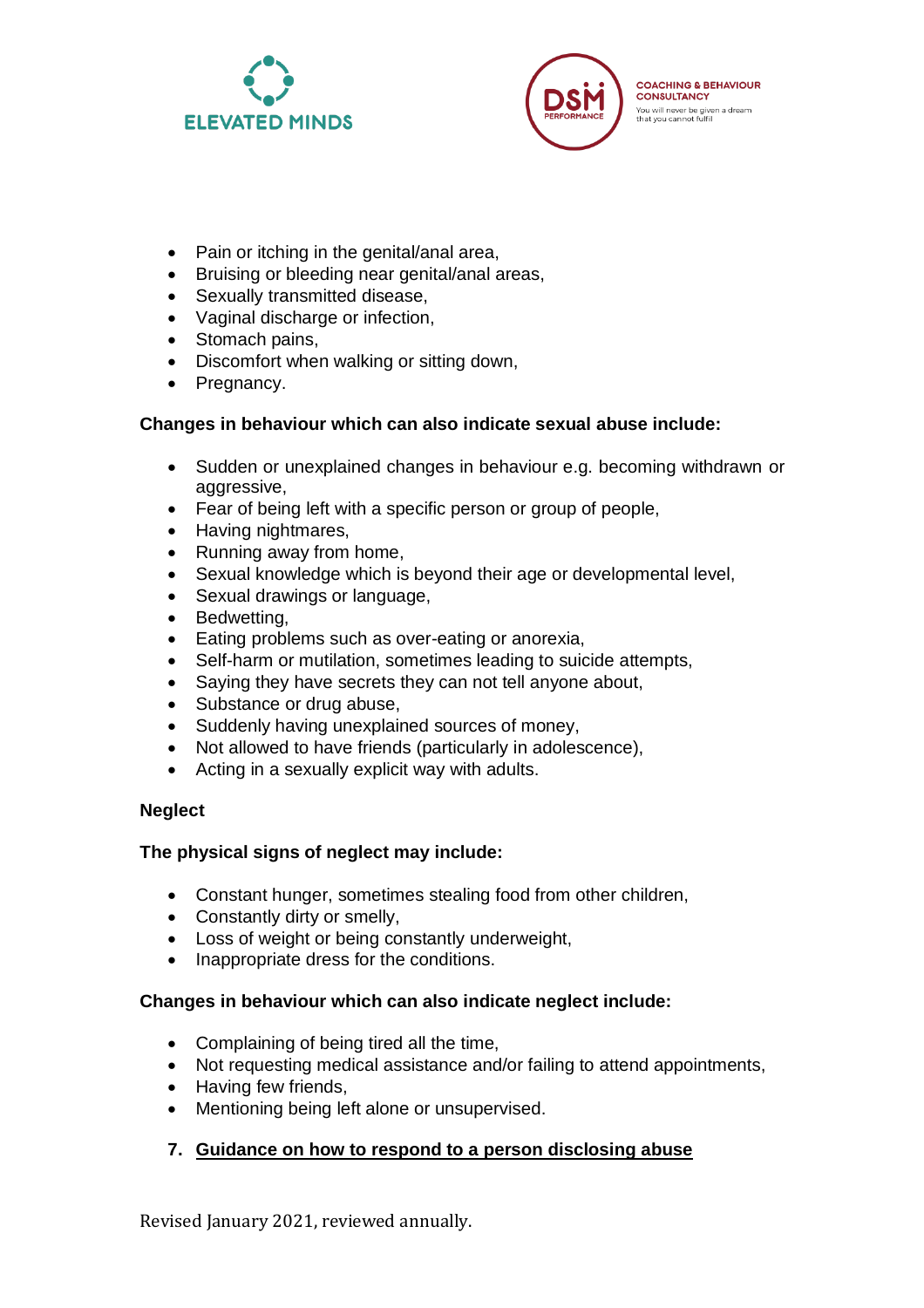



#### **DO:**

- Do treat any allegations extremely seriously and act at all times towards the child, young person and vulnerable adult as if you believe what they are saying.
- Do tell the child, young person and vulnerable adult that they are right to tell you.
- Do reassure them that they are not to blame.
- Do be honest about your position, who you have to tell and why.
- Do tell the child, young person or vulnerable adult what you are doing and when, and keep them up to date with what is happening.
- Do take further action you may be the only person in a position to prevent future abuse – tell your nominated person immediately.
- Do write down everything said and what was done.

## **DON'T:**

- Don't make promises you can't keep.
- Don't interrogate the child, young person or vulnerable adult it is not your job to carry out an investigation – this will be up to the police and social services, who have experience in this.
- Don't cast doubt on what the child, young person or vulnerable adult has told you, don't interrupt or change the subject.
- Don't say anything that makes the child, young person or vulnerable adult feel responsible for the abuse.
- Don't do nothing make sure you tell your nominated Safeguarding Children person immediately – they will know how to follow this up and where to go for further advice.
- **8. Reporting procedures – Do not delay**

It is vitally important that any disclosure made in confidence is recorded factually as soon as possible; this is whether or not the matter is taken to another authority. An accurate account should be made of:

- Date and time of what has occurred and the time the disclosure was made
- Names of people who were involved
- What was said or done by whom
- Any action taken by the group to gather information and refer on
- Any further action, e.g. suspension of a worker or volunteer
- Where relevant, reasons why there is no referral to a statutory agency
- Names of person reporting and to whom reported

The designated person for Safeguarding Children should then use the appropriate reporting systems for the situation. This may be reporting the matter to Local Authorities Children's Social Care (previously known as social services) or the police. This is why recording all information impartially and accurately is vital as this could be used for evidence for later use.